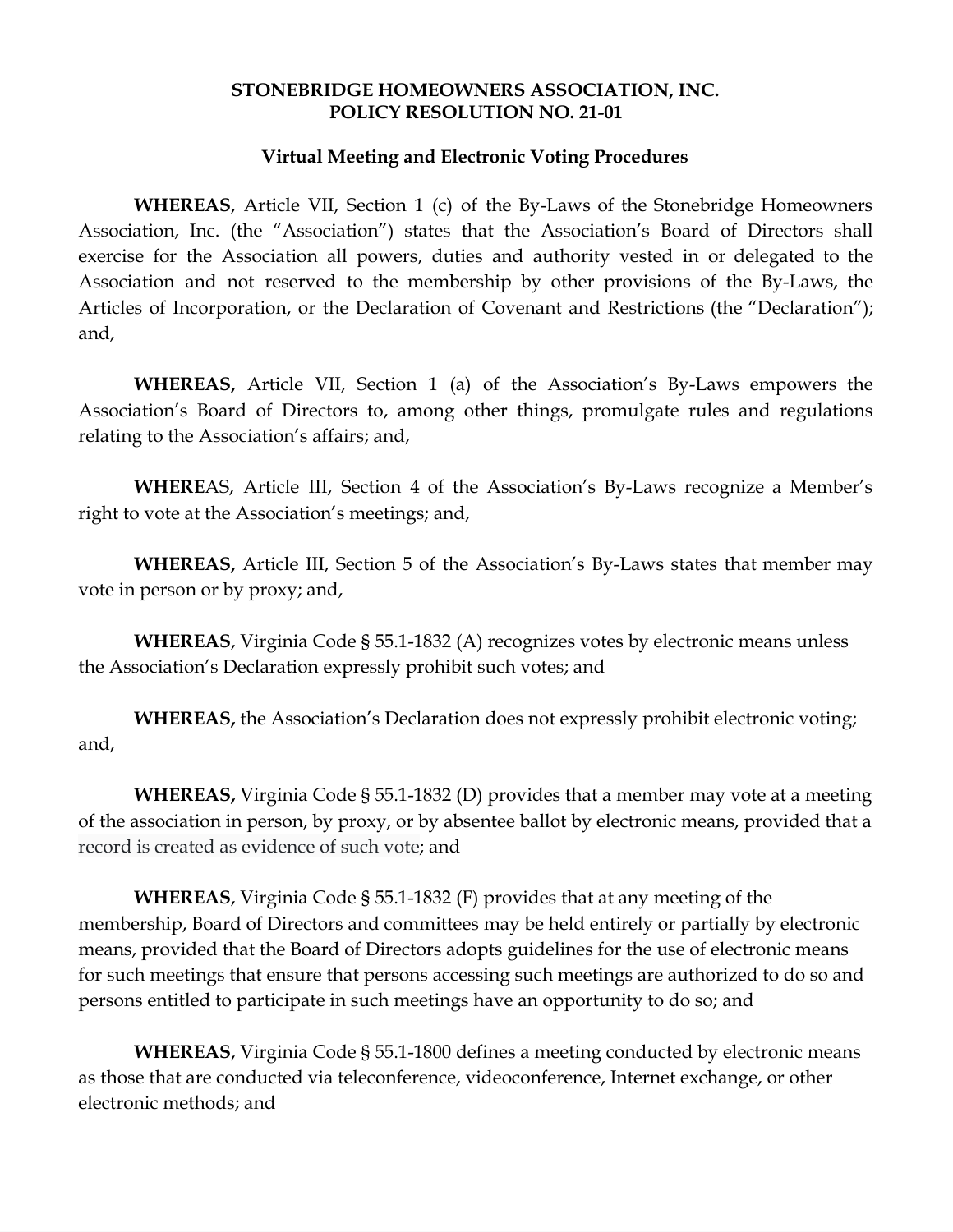**WHEREAS**, the Association's Board of Directors has determined that it is in the best interests of the Association to recognize voting, including but not limited to proxy voting, be conducted via electronic transmission and to allow all Association meetings to be held by electronic means in accordance with the following procedures and policy.

**NOW THEREFORE**, be it resolved, that the following policy is hereby adopted.

# **A. Electronic Transmission of Votes and Proxies.**

1. Any votes or proxies submitted by Members who are eligible to vote or submit proxies at meetings of the Members may be submitted by electronic transmission in accordance with this Policy and as provided by the Board of Directors.

2. The Board of Directors may engage an electronic voting and proxy service provider from time to time, which service shall be the exclusive method by which Members may submit votes and proxies electronically for the time period during which the service is engaged.

3. In order to participate in the electronic voting and proxy service engaged by the Board of Directors, a Member must provide the Board of Directors with adequate identifying information to enable the Board of Directors to determine that the vote or proxy received by electronic transmission was authorized by the Member. Such information may include, but is not limited to, the Member's name, email address, the last four digits of the Member's social security number, and any other necessary identifying information, as determined by the Board of Directors, to authenticate a vote or proxy submitted by a Member.

4. The electronic submission of a vote or proxy in accordance with this Policy shall be deemed to be by written ballot, or by signed and dated proxy as required by the Association's By-Laws. Electronic signatures shall be valid.

5. Electronic voting is an alternative form of voting that Members may elect to use. Nothing in this Resolution shall prevent a Member from voting in person or through a written proxy as set forth in the governing documents.

6. Except as expressly set forth herein, this Policy does not otherwise alter the voting and proxy eligibility requirements of the Association's governing documents or Virginia law.

7. Members voting by absentee ballot or proxy shall be deemed to be present at the meeting for all purposes.